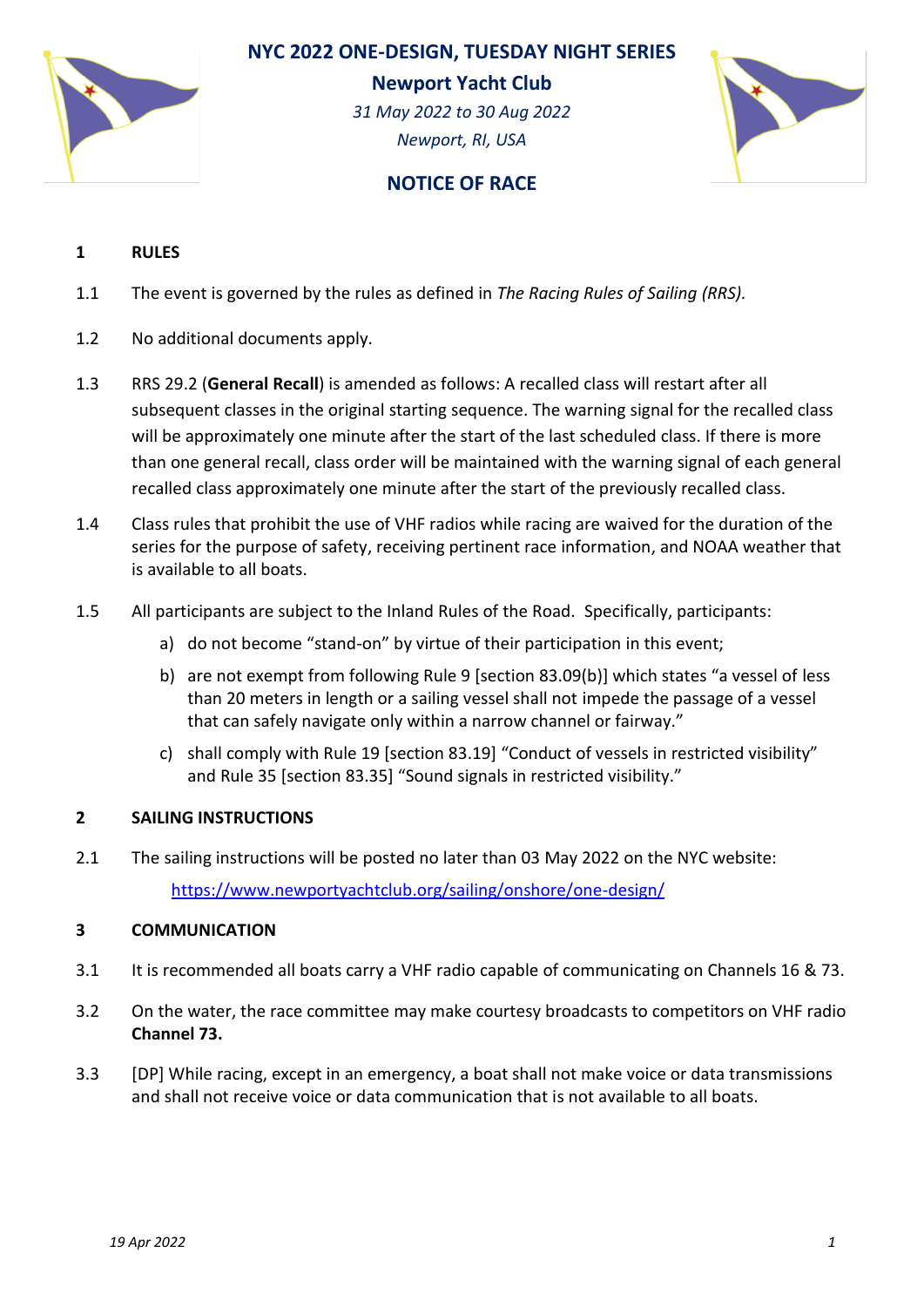## **NYC 2022 One-Design, Tuesday Night Series Notice of Race**

#### **4 ELIGIBILITY AND ENTRY**

- 4.1 All One-Design class boats are invited to race in the Tuesday Night Summer Series. To compete and be scored, a boat must be properly registered with the NYC Regatta Committee as required by this paragraph.
- 4.2 NYC RC will provide a start for any one-design class with two or more boats that are properly registered at least 24 hours before a race.
- 4.3 Complete registration and payment online at

<http://www.newportyachtclub.org/Racing/onshore/OneDesign>

- 4.4 To be properly registered, online registration must be completed, fee submitted, and proof of liability insurance must be received at least 24 hours prior to the first race in which the competitor will be scored.
- 4.5 Email or mail proof of liability insurance to:

# Mail to: **Newport Yacht Club - Regatta Committee 110 Long Wharf Newport, RI 02840**

- Email to: **office@newportyachtclub.org, Attn: Regatta Committee.**
- 4.6 Sail Newport J/22 charter boats do not have to send proof of insurance.
- 4.7 The organizing authority (OA NYC) reserves the right to accept or deny entries submitted beyond deadlines.

#### **5 FEES**

5.1 Entry fees are as follows:

| <b>SERIES</b>                                                                                       | <b>NYC MEMBER</b> | <b>NON-MEMBER</b> |
|-----------------------------------------------------------------------------------------------------|-------------------|-------------------|
| Series I                                                                                            | \$100             | \$110             |
| Series II                                                                                           | \$100             | \$110             |
| Series   & II (fee shown includes a 10% discount<br>if registered for both series at the same time) | \$180             | \$198             |
| Ensign Class (single series May to Aug)                                                             | \$180             | \$198             |

5.2 Add a \$25 late fee for registrations submitted after:

May 29, 2022 for Series I and Ensign Class and

July 17, 2022 for Series II.

5.3 US Sailing members receive a 10% discount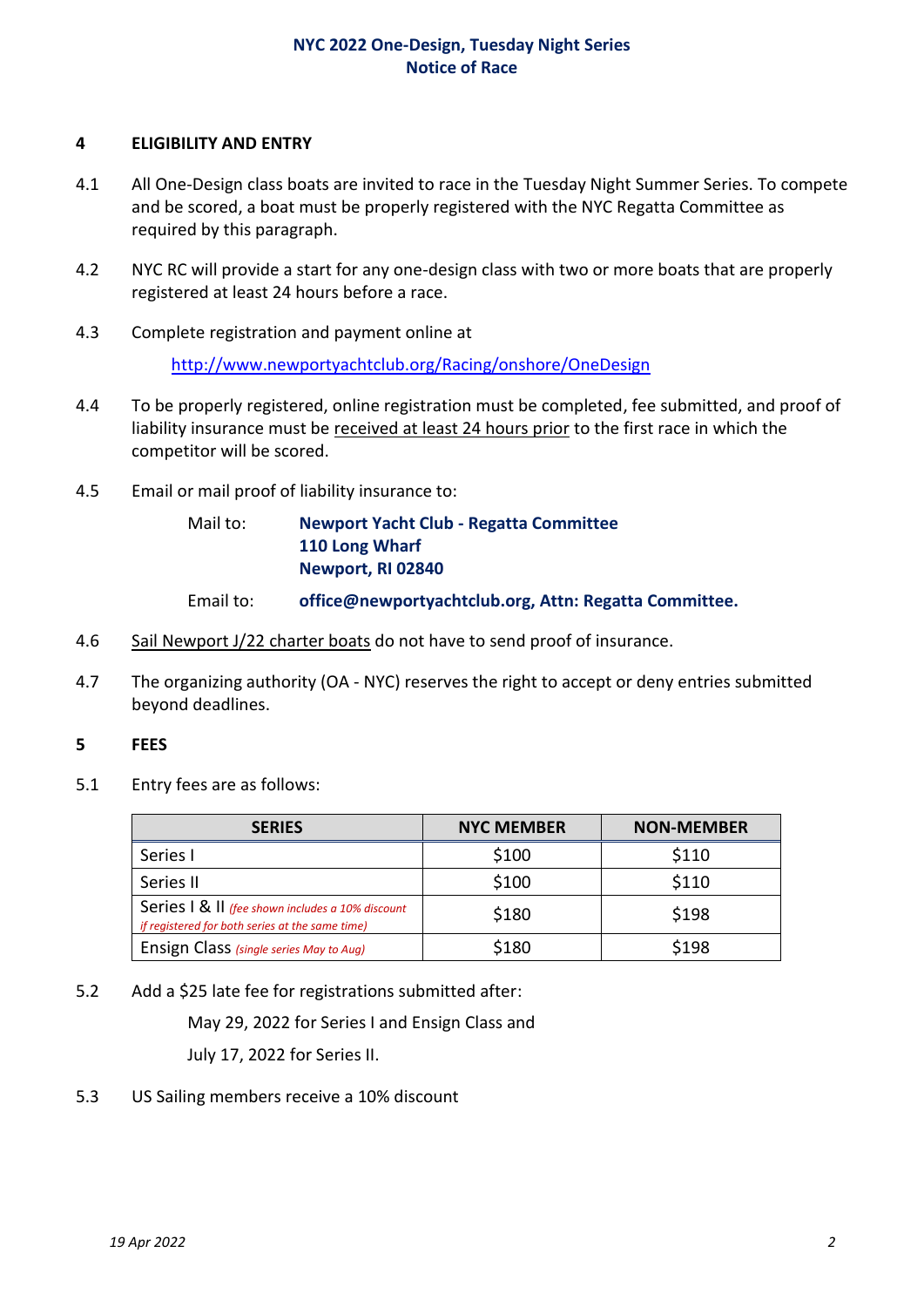## **NYC 2022 One-Design, Tuesday Night Series Notice of Race**

### **6 SCHEDULE**

6.1 Registration will open as noted on the NYC One-Design website.

<http://www.newportyachtclub.org/Racing/onshore/OneDesign>

6.2 The One-Design Summer series are conducted on Tuesday evenings.

| Series I 31 May - 12 July 2022                                | 7 race nights |
|---------------------------------------------------------------|---------------|
| Series II 19 July - 30 August 2022 7 race nights              |               |
| Ensign Class31 May - 30 August 2022 14 race nights, spinnaker |               |

- 6.3 The scheduled time of the warning signal for the first race is **6:00 pm** (1800).
- 6.4 Class starting sequence will be described in the Sailing Instructions.
- 6.5 Number of races: Typically, there will be a single race for each class each night; however, the Race Committee may determine based on time of sunset, weather conditions, or other factors to conduct multiple races for one or more classes.
- 6.6 RC will make every effort to select courses that allow for participants to finish and return to port prior to sunset.

## **7 VENUE**

- 7.1 All races are conducted on Narragansett Bay.
- 7.2 In general, the starting area is in the vicinity west of Goat Island and north of Fort Adams (vicinity of buoy "A" as indicated on the 2021-2023 South Bay Race Chart).

# **8 COURSES**

8.1 Courses are selected from the established list of courses defined on the 2021-2023 South Bay Race Chart published by Sail Newport. While supplies last, printed copies of the chart are available from the NYC Club Steward Office or Dock Office and from Sail Newport. An electronic .PDF copy is available at the Sail Newport website under "Regattas" [\(https://sailnewport.org\)](https://sailnewport.org/).

#### **9 PENALTY SYSTEM**

- 9.1 RRS 44.1 (**Taking a Penalty**) is changed so that the Two-Turns Penalty is replaced by the One-Turn Penalty. A boat that accepted an Alternative Penalty and completed its turn must notify the Race Committee (RC) to that effect after finishing.
- 9.2 RRS 64.2 (**Penalties**) is changed as follows: The penalty, if any, for infringement of a rule other than a rule of RRS Part 2 is at the discretion of the Protest Committee and may be other than disqualification.